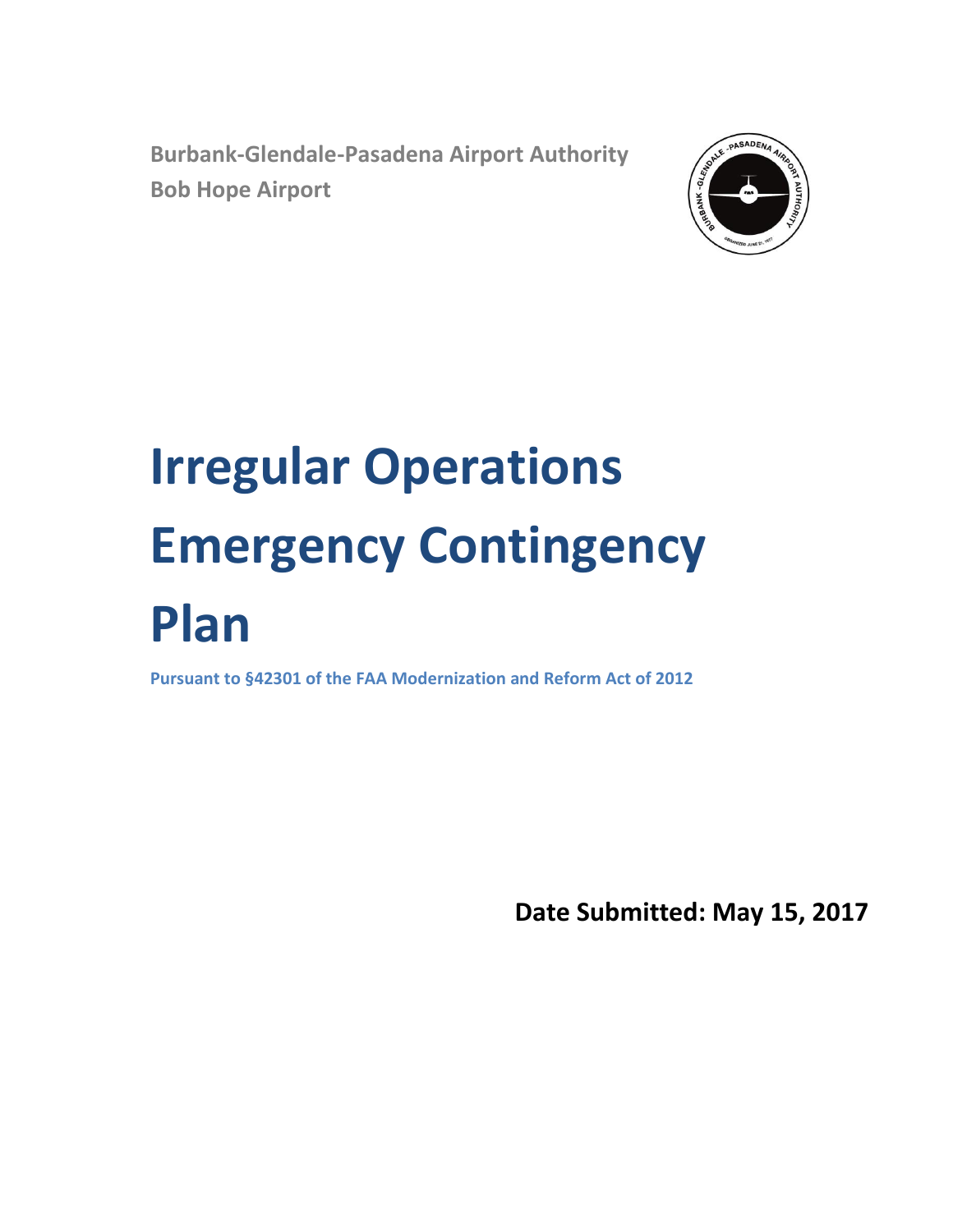

This Irregular Operations Emergency Contingency Plan was prepared by the Burbank-Glendale-Pasadena Airport Authority ("Authority"), owner and operator of the Bob Hope Airport pursuant to §42301 of the FAA Modernization and Reform Act of 2012. Questions regarding this plan can be directed to Director of Operations and Maintenance Scott Kimball at skimball@bur.org.

Bob Hope Airport is filing this plan with the Department of Transportation because:

#### (1) It is a commercial airport or

(2) This airport may be used by an air carrier described in USC 42301(a)(1) for diversions.

This plan describes how, following excessive tarmac delays and to the extent practicable, the Bob Hope Airport will:

- Provide for the deplanement of passengers;
- Provide for the sharing of facilities and make gates available at the airport; and
- Provide a sterile area following excessive tarmac delays for passengers who have not yet cleared United States Customs & Border Protection (CBP).

Bob Hope Airport has facility constraints that limit our ability to accommodate diverted flights. Therefore, it's recommended that aircraft operators contact the Airport Communications Center at (818) 840-9536 for prior coordination of diverted flights, except in the case of a declared in-flight emergency. Specific facility constraints include the following:

- Bob Hope Airport does not have international passenger processing facilities.
- Development Agreement between the City of Burbank and the Burbank-Glendale-Pasadena Airport Authority regarding remote aircraft parking positions.
- Limited number of terminal gates and aircraft parking positions for certain aircraft types.
- Inability to accommodate large aircraft due to Runway Weight Bearing Capacity Restraints.

We have noted these constraints in Bob Hope Airport's Airport/Facility Directory record. During diversion events, Bob Hope Airport issues NOTAMs regarding its inability to accommodate diverted flights to ensure the safe and efficient operation of the airport and its ability to serve the civil aviation needs of the public during irregular operations events.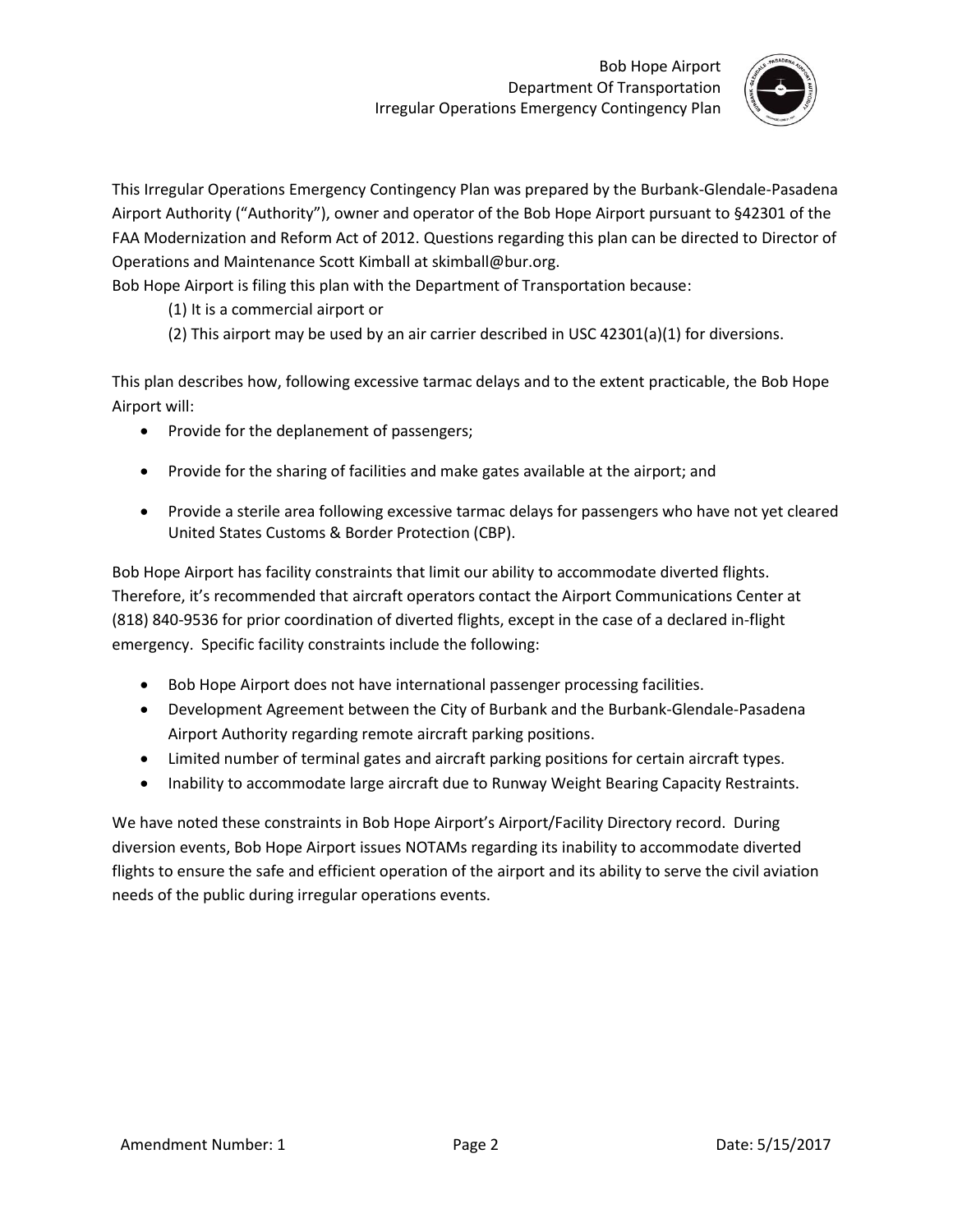

### **Airport Information**

Name of Airport: Bob Hope Airport Name and title of person preparing the plan: Michael Crane, Assistant Operations Manager Preparer contact number: (818) 565-1348 Preparer contact e-mail: mcrane@bur.org Date of submission of plan: May 15, 2017 Airport Category: Small Hub

#### **Contact Information**

In the event of diversion or other irregular operations events, aircraft operators should contact the Airport Communications Center at (818) 840-9536.

### **Plan to Provide for the Deplanement of Passengers Following Excessive Tarmac Delays**

Bob Hope Airport does not own or operate equipment needed to safely deplane passengers from air carrier aircraft and is therefore, unable to provide for the deplanement of passengers without the assistance of additional resources. Additionally, airport personnel are not trained to assist in the deplanement of passengers using equipment owned or operated by air carriers or contract service providers. However, we have requested that each airline, ground handler and FBO operation on the airport provide us with a list of the equipment and resources they have for deplaning passengers and contact information. We will provide a list of airlines, ground handlers, fixed base operators and others who may have the necessary equipment and personnel to safely deplane passengers to airlines as soon as practicable after receiving requests from such airlines experiencing excessive tarmac delays at the contact number listed above.

#### **Plan to Provide for the Sharing of Facilities and Make Gates Available in an Emergency**

The gates at Bob Hope Airport are under common use gate leases, permits, or agreements to air carriers and are controlled by the airport. We direct our common use air carrier users to make gates and other facilities available to an air carrier seeking to deplane at a gate to the extent practicable.

Also, it is important that aircraft operators are aware of the constraints put on the Bob Hope Airport by the Development Agreement between the City Of Burbank and the Burbank-Glendale-Pasadena Airport